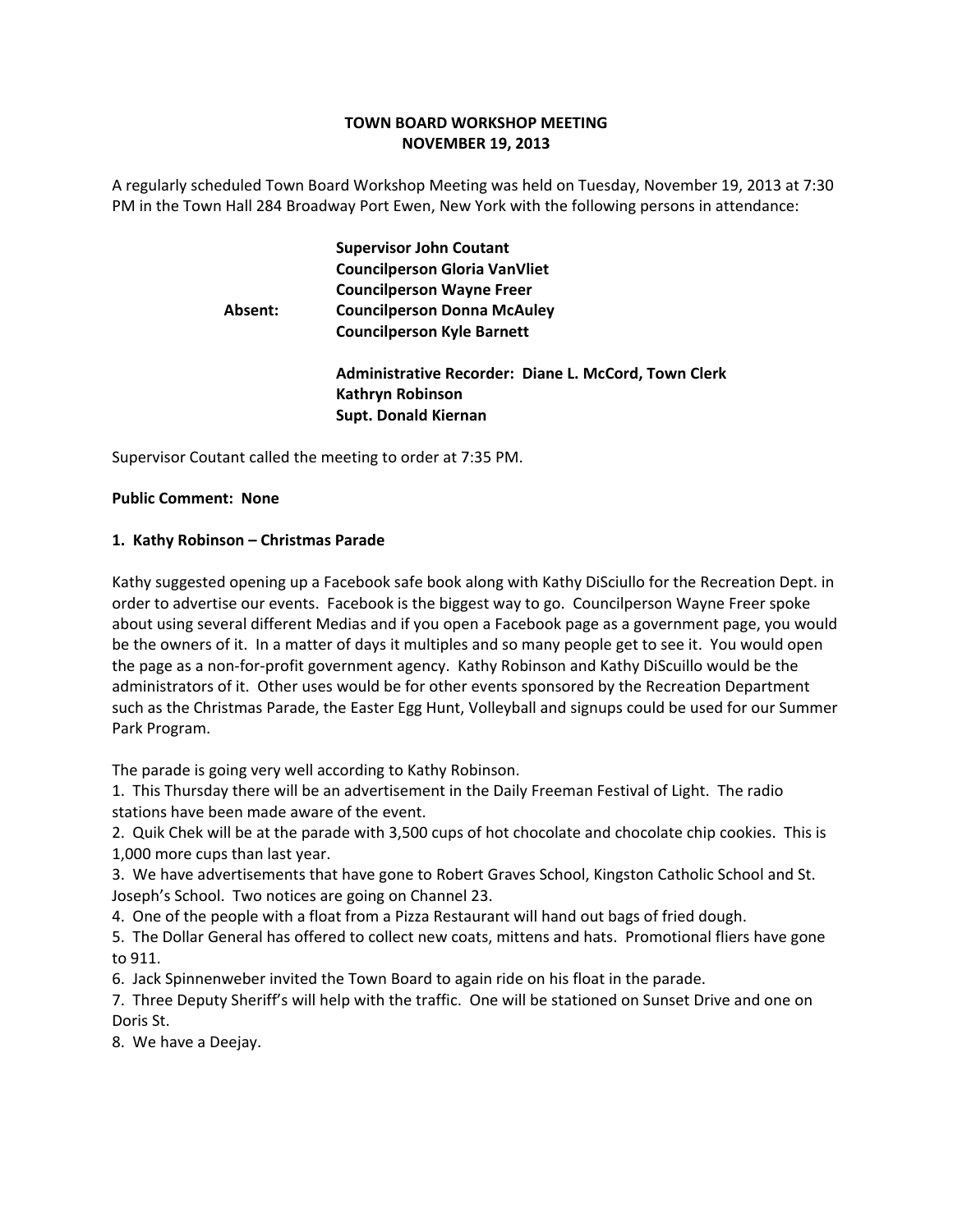9. Councilperson Wayne Freer suggested next year we purchase pre‐paid phones for Kathy Robinson and Kathy DiScuillo and have emails through the town for a two month period. We should have our webmaster Mike Rice reroute your email to the Town site. This would be done for safety reasons. 10. Mary Frances Clausi will decorate our tree and it will be simple and clean. We will not have reindeer with tramp cords.

11. Doug Short from WRNN will film the event.

12. We need a stage for the grandstand.

13. We need to have a cleanup crew after the event. Maybe the older Boy Scouts could help.

Supervisor Coutant will contact Mike LaManna for names of Boy Scouts who may be interested.

14. Councilperson Freer will contact Ernie Ostrander about traffic control.

15. Supervisor Coutant will have Dan Vedder contact Kathy Robinson.

16. Rt. 9W will be closed from 5:30 PM to 7:30 PM

# **2. Executive Session – Logan Certiorari**

**A Motion to enter into Executive Session to discuss the Logan Tax Certiorari was made by Supervisor John Coutant and seconded by Councilperson Kyle Barnett at 8:02 PM. All Town Board Members present voted in favor. Motion Carried.**

**A Motion to adjourn from Executive Session was made by Councilperson Kyle Barnett and seconded by Supervisor John Coutant at 8:07 PM. All Town Board Members present voted in favor. Motion Carried.**

Supervisor Coutant said we will notify the Assessor and our Attorney Paul Kellar to move forward with the settlement of this case.

## **3. Executive Session – Riverview Certiorari**

**A Motion to enter into Executive Session to discuss the Riverview Certiorari was made by Supervisor John Coutant at 8:08 PM and seconded by Councilperson Kyle Barnett. All Town Board Members present voted in favor. Motion Carried.**

**A Motion to adjourn from Executive Session at 8:22 PM was made by Supervisor John Coutant and seconded by Councilperson Wayne Freer. All Town Board Members present voted in favor. Motion Carried.**

The Town Board will take appropriate action with our local attorney and review this matter again.

# **4. Esopus Meadows – Port Ewen Housing on Cynthia and Eugene Street Port Ewen**

We received a letter from Stanley A. Schutzman an Attorney for the above project, referring to a subdivision with 25 single family homes. "I note that my client had mentioned in its earlier discussions that unless several pending requirements of the Planning Board could be satisfactorily address and resolved, in view of the economic and other circumstances present here by client would have no choice but to abandon its application as the cost and expense of moving forward as it now stands would render the project economically unfeasible. "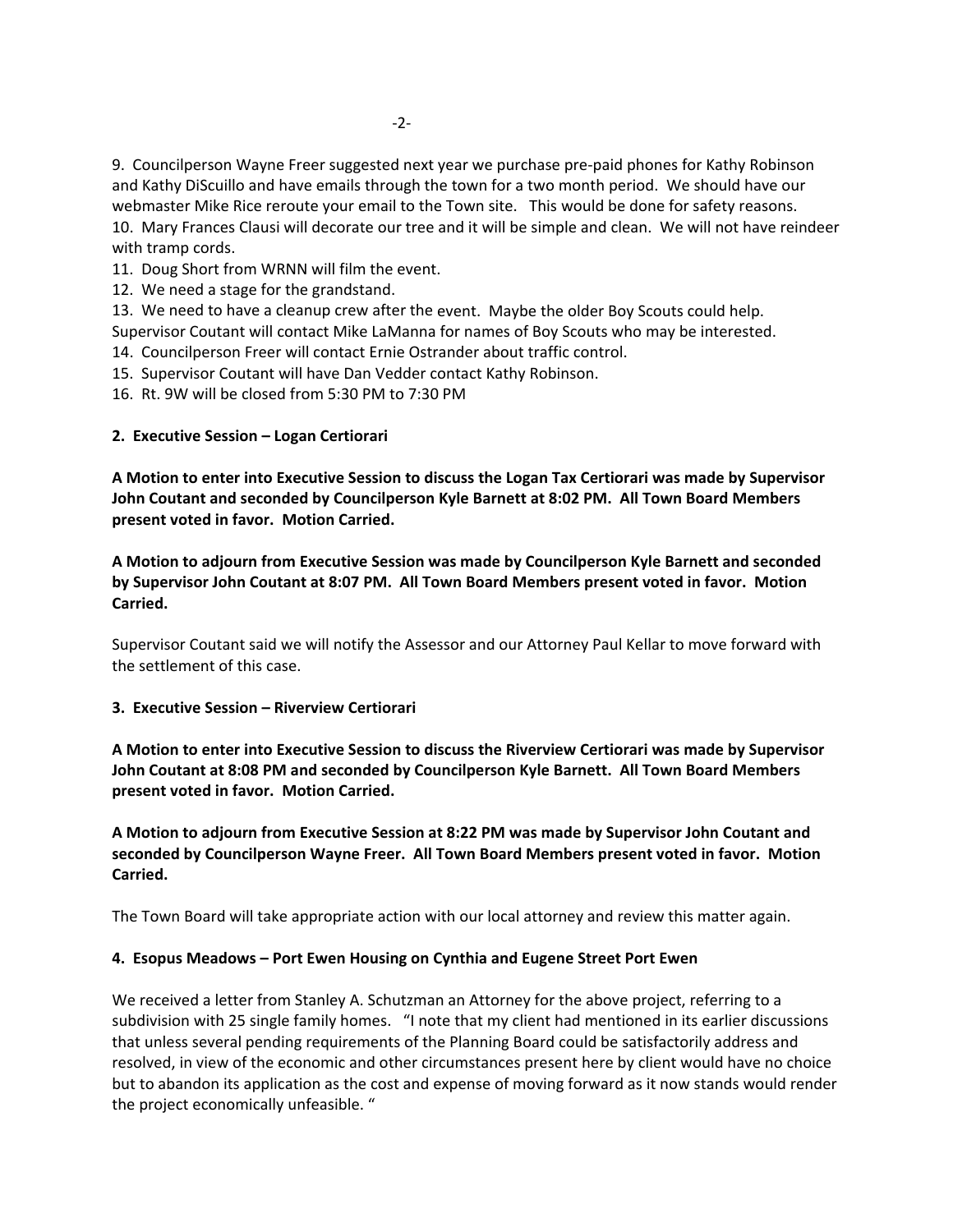Supt. Don Kiernan said the town is asking for a twelve inch water main and Esopus Meadows wants to put in an eight inch main. This is an Ulster County Health Dept. requirement and must be met. The Dept. of Health does not review these subdivisions any longer; they refer them to the Dept. of Environmental Conservation.

Supervisor Coutant said this all comes back to their drainage issue and we have been down this road before. The Town Board can make the decision to approve or disapprove their drainage district. Councilperson Gloria VanVliet mentioned Esopus Meadows does not realize we also have a Recreation charge.

Supt. Don Kiernan said they need a right of way on Kren's property otherwise they need a sewer pump station. We need a ten inch pipe. Supt. Kiernan said the sewer lines are eight inches and this is what is common in this town. Councilperson Gloria VanVliet believes any drainage district will be a big problem. Supervisor Coutant said even if he put in the drainage district, the homeowners would have to pay for it. Councilperson Kyle Barnett said the special district for drainage was the best option. Councilperson Wayne Freer said the homeowners would set aside funds on a regular basis. Supervisor Coutant said a special district would have to be established to keep those funds separate. There would have to be a special tax district. Everything would have to be segregated. The town would then have the money to care of the drainage. If we agree to do it you can make the best project going so we have little maintenance for several years. We need to make the best special drainage district possible. The escrow would pay for the design. Brinnier & Larios would have to draw this up. Councilperson Freer – the Town Board should be the controlling entity. Councilperson Barnett had no objection to a drainage district. Supt. Kiernan said approval has also been given for the water and sewer lines. Councilperson VanVliet said no waiver should be given on the Recreation Fees. We are not in favor of a drainage district but Chairperson Roxanne Pecora should be asked if we have any control over the district? This is a Town Board responsibility according to Councilperson Freer. Will you have micro management over this and that is the Planning Board's decision. We should make sure we are involved. Supervisor Coutant believes the buyers should beware.

## **5. Grease Trap – Birchez**

The Port Ewen Water & Sewer Board is very concerned about the issue of a grease trap at Birchez. Councilperson Barnett asked on what authority does the Port Ewen Water & Sewer Board make these motions advising the Town Board of what they should do. Supt. Kiernan stated they are a very strong Board and are only interested in the taxpayers. They are an Advisory Board. Councilperson VanVliet said they are not trying to tell you what to do. They are very concerned about the grease and they don't want to have a major problem when the town takes it over. Supt. Kiernan does not believe we can force them to put in a grease trap. They realize they are an Advisory Board but sometimes you do not listen to them said Supt. Kiernan. Supt. Kiernan spoke with Showra Kamramapoura who is taking over the DEC from John Sansalone.

Supt. Kiernan said twice a week we test the grease samples. The pump station recycles every ten minutes. Supervisor Coutant asked how much it would cost for a grease trap? Supt. Kiernan said about \$25,000. Councilperson Barnett asked if the grease trap could cause another problem? It was Councilperson Gloria Van Vliet's suggestion we check with Doug DeKoskie to see if he could educate us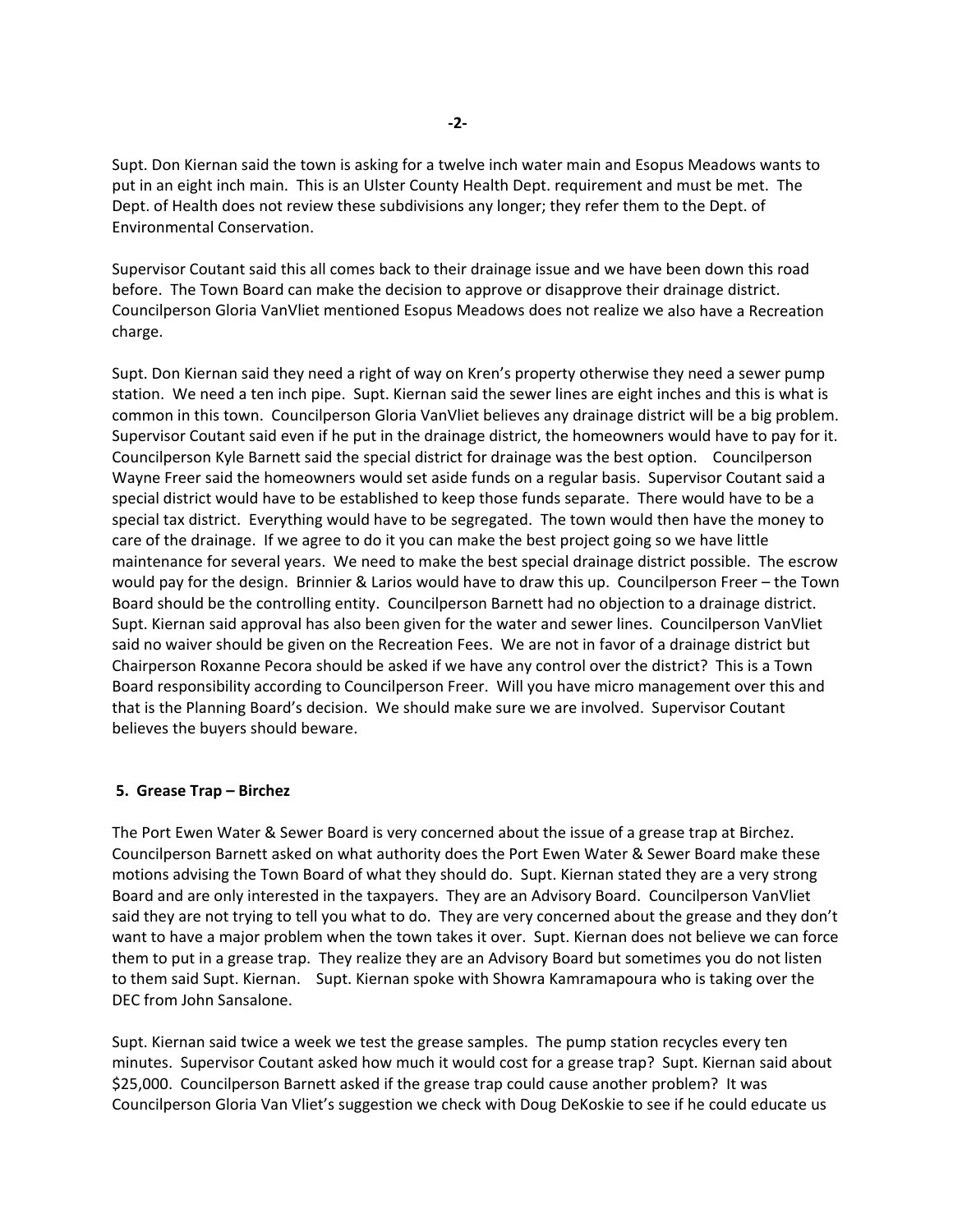about grease traps. Councilperson Barnett did not want an opinion of someone that is affiliated with the town.

Supt. Kiernan still had the six outstanding items for taking over the pump station:

- 1. The Health Department wants a grease trap.
- 2. Easements need to be given and placed in our attorney's hands.
- 3. An alarm needs to be installed
- 4. Central Hudson bills need to be paid
- 5. Locate the lost pump
- 6. The generator needs to be serviced.

## **5B. Harinan Properties – (Mobile Mart) Executive Session**

**A Motion to enter into Executive Session to discuss the Harinam Properties (Mobile Mart) ‐ tax certiorari was made by Supervisor John Coutant and seconded by Councilperson Kyle Barnett at 8:50 PM. All Town Board Members present voted in favor. Motion Carried.**

**A Motion to adjourn from Executive Session was made by Councilperson Wayne Freer and seconded by Supervisor John Coutant at 9:02 PM.**

## **6. Planning Board Appointment – Ulster County Planning Board**

Reappointment of Roxanne Pecora to the Ulster County Planning Board and alternate member Fred Zimmer need to be done at the Town Board Meeting.

## **7. Moody's Request**

We had an email from Robert Weber requesting information for Moody's, however, we never received this email. The Supervisor has since answered their questions.

## **8. Resolution to Accept Funding (Court)**

Justice Elizabeth Shanley‐Manicone has requested a resolution accepting funding to be used solely for the Town of Esopus Justice Court. This resolution will be done at our next Town Board Meeting.

## **9. CSX Railroad Assessment**

Councilperson Freer asked about the fourteen million dollar upgrade to the railroad where 130 car trains wait to switch systems. This amount is not included in their taxes to his knowledge. We are losing out on this. Councilperson Freer will talk with the Assessor. Twenty percent of our land mass is off the tax rolls.

## **10. Ulster County Mitigation Plan**

The Town of Esopus has now signed into the Hazard Mitigation Plan – Update 2013.